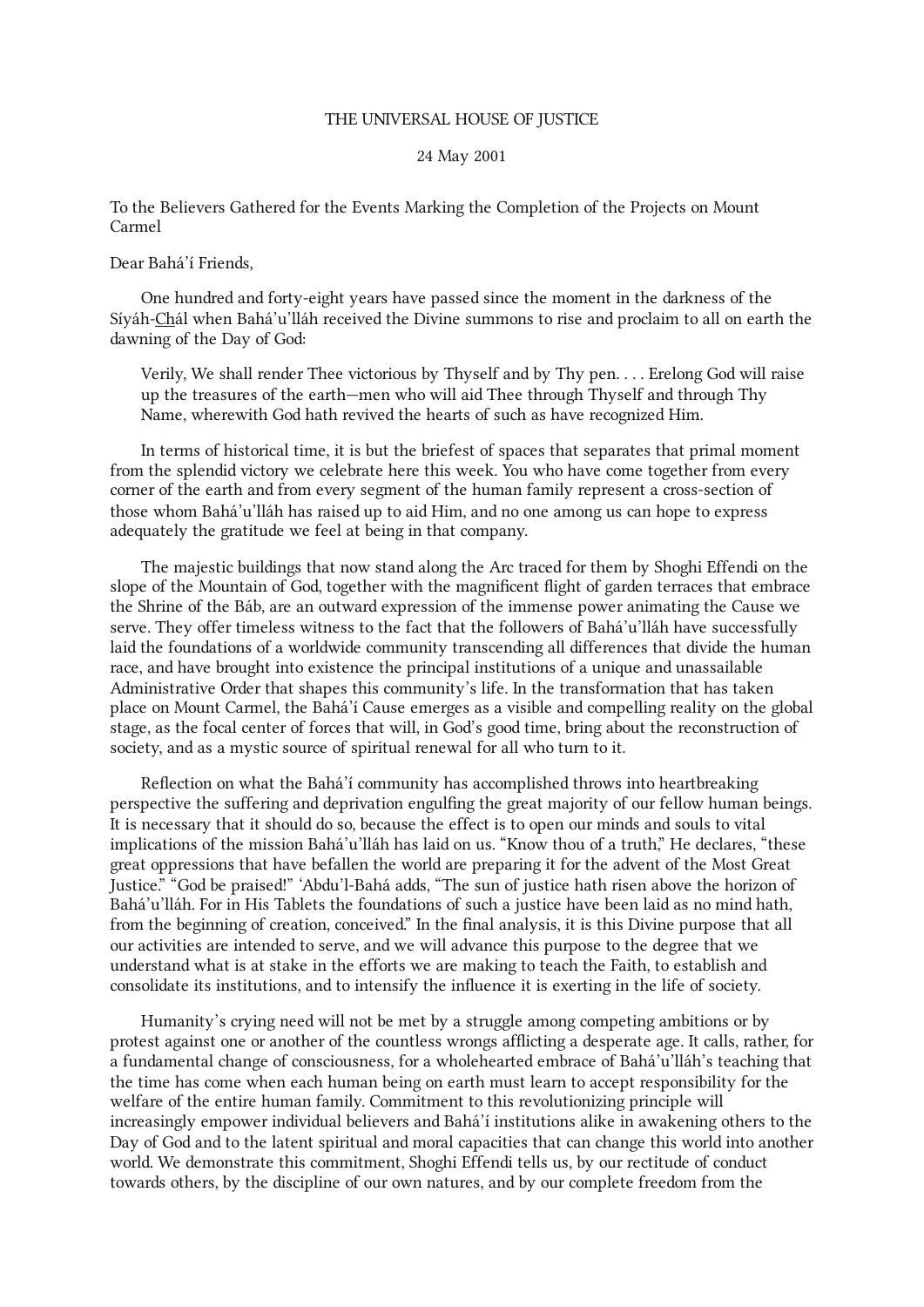prejudices that cripple collective action in the society around us and frustrate positive impulses towards change.

The standards set out by the Guardian apply to the entire Bahá'í community, both in its collective life and in the lives of its individual members. They hold, however, particular implications for Bahá'í youth, who are blessed with the enviable advantages of high energy, flexibility of mind and, to a great extent, freedom of movement. The world that Bahá'í youth are inheriting is one in which the distribution of educational, economic and other basic opportunities is grossly unjust. Bahá'í youth must not be daunted by such barriers. Their challenge is to understand the real condition of humanity and to forge among themselves enduring spiritual bonds that free them not only from racial and national divisions but also from those created by social and material conditions, and that will fit them to carry forward the great trust reposed in them.

Bahá'u'lláh encourages us to anticipate from the youth of His community a much earlier advance to maturity than is characteristic of the rest of society. Clearly, that does not in any way diminish the importance of the pursuit of education, of economic realities, or of family obligations. It does mean that Bahá'í youth can accept—and should be encouraged to accept—a responsibility of their own for moral leadership in the transformation of society. In vindication of these words, we invoke the memory of the One Whose Shrine has today set the Mountain of God ablaze with light, and the memory of the band of youthful heroes and heroines whose greatness of soul and sacrifice of self launched on its course the enterprise in which we are engaged.

The achievement we are today celebrating brings into focus two paradoxical realities. Within the Faith itself, the gathering strength of the Bahá'í community presages a great surge forward, intimations of which are already everywhere apparent. Inevitably, as Shoghi Effendi several times emphasized, this advance will excite even more intense opposition than the Cause has so far encountered, opposition that will in turn release the greater forces needed for the still more demanding tasks that lie ahead.

The world in which our efforts are taking place is likewise undergoing profound changes. On the one hand, the vast network of agencies and individuals that promote understanding and cooperation among diverse peoples affirms ever more powerfully the growing recognition that the "earth is but one country, and mankind its citizens." On the other hand, it is equally clear that the world is moving through a period of social paralysis, tyranny and anarchy, a period marked by the widespread neglect of both governmental and personal responsibility, the ultimate consequences of which no one on earth can foresee. The effect of both developments, as Shoghi Effendi also pointed out, will be to awaken in the hearts of those who share this planet with us a longing for unity and justice that can be met only by the Cause of God.

A long and arduous process of struggle, experimentation and construction has led to the victories that lift our hearts as a new century opens. Through the rapidly proliferating system of institutes and the energy being invested everywhere in area growth strategies, the Bahá'í community has moved swiftly to capitalize on what has been achieved. However deep may be the gloom enveloping the world, the future has never looked so bright for the prosecution of Bahá'u'lláh's mission. We who have been privileged to gather here this week have witnessed, with our own eyes, the dawning fulfillment of the words revealed by the Lord of Hosts on this mountain over a century ago, words which cause the very atoms of the earth to vibrate: "Verily this is the Day in which both land and sea rejoice at this announcement, the Day for which have been laid up those things which God, through a bounty beyond the ken of mortal mind or heart, hath destined for revelation."

Such a privilege carries with it an equally great responsibility, the responsibility to do our part, whatever the sacrifice, whatever the difficulty, to see that the poignant desire expressed by Bahá'u'lláh on that historic occasion is fulfilled: "Oh, how I long to announce unto every spot on